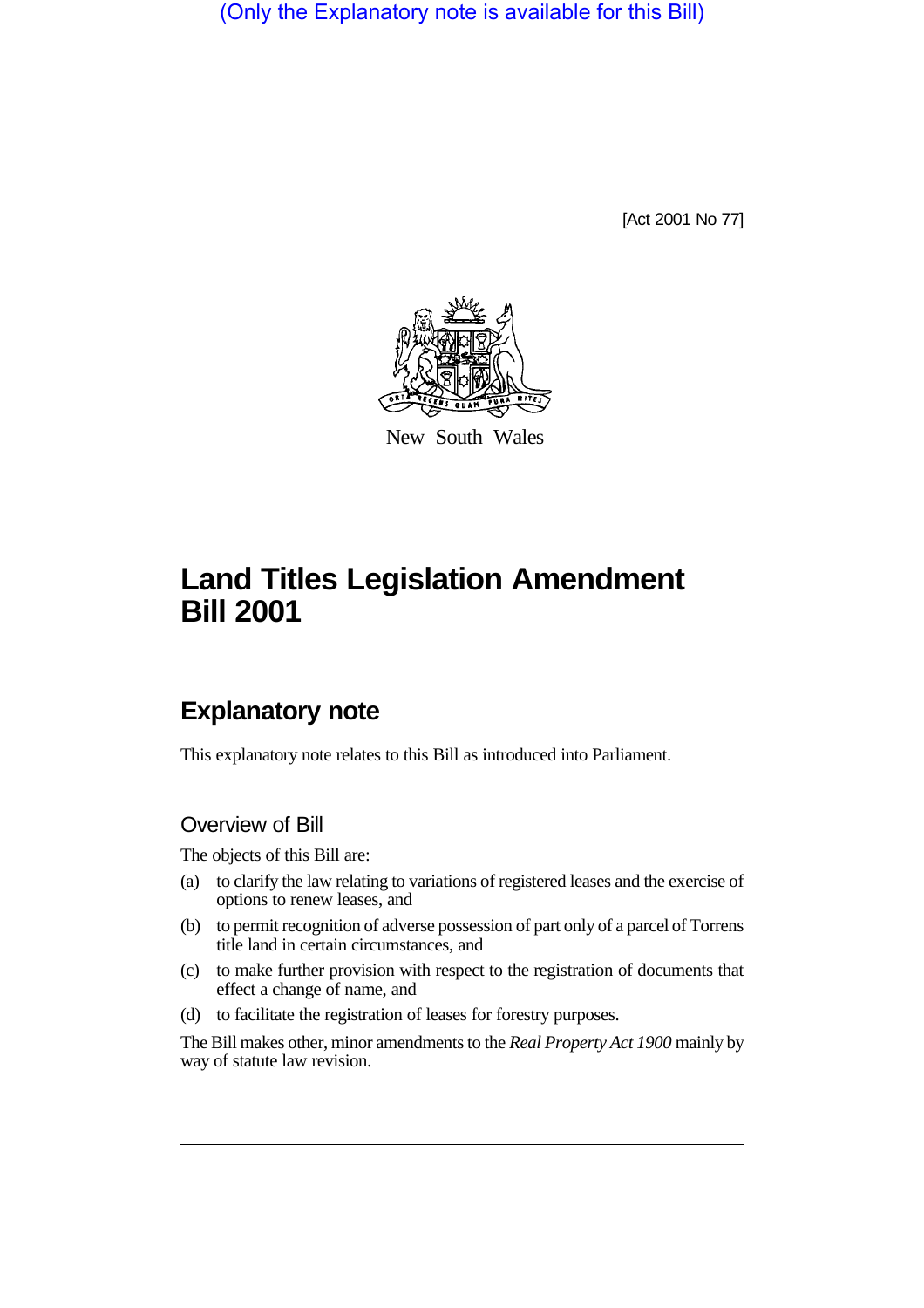Explanatory note

### Outline of provisions

**Clause 1** sets out the name (also called the short title) of the proposed Act.

**Clause 2** provides for the commencement of the proposed Act on a day or days to be appointed by proclamation.

**Clause 3** is a formal provision giving effect to the amendments to the *Conveyancing Act 1919* set out in Schedule 1.

**Clause 4** is a formal provision giving effect to the amendments to the *Real Property Act 1900* set out in Schedule 2.

# **Schedule 1 Amendment of Conveyancing Act 1919**

#### **Subdivisions to allow leases for forestry purposes**

As a consequence of section 23F of the *Conveyancing Act 1919*, a dealing with part of a lot shown in a current plan is in general unregistrable unless the land the subject of the dealing is itself shown in a current plan. A number of exceptions to this principle are currently enacted, and a further exception is to be made in the case of leases for forestry purposes. **Schedule 1 [3]** inserts a new Division 3C into Part 2 of the Act, to enable plans of subdivision that are not current plans to be lodged for forestry lease purposes. The object is to facilitate registration of the lease by allowing the land to be divided without creating a permanent subdivision and without the need for a survey to be done to the standard usually required for registration. **Schedule 1 [1]**, **[2]** and **[8]** make consequential amendments.

#### **Protection of lessee's option**

A lease that provides for its renewal, or for purchase of the land demised, at the option of the lessee may make provision for avoidance of the option if the lessee breaches certain specified conditions. Section 133E of the *Conveyancing Act 1919* affords the lessee the right to have a court decide whether a particular breach does or does not operate to preclude the option, but only (as the section now stands) in relation to a breach occurring before service by the lessee of a notice of exercise of the option. The lease may require that such a notice be served a considerable time before expiry of the term of the lease. **Schedule 1 [4]** repeals and replaces the section in order to extend the jurisdiction of the court to adjudicate with respect to breaches occurring after, as well as those occurring before, service of that notice. **Schedule 1 [5]** and **[6]** make consequential amendments to sections 133F and 133G.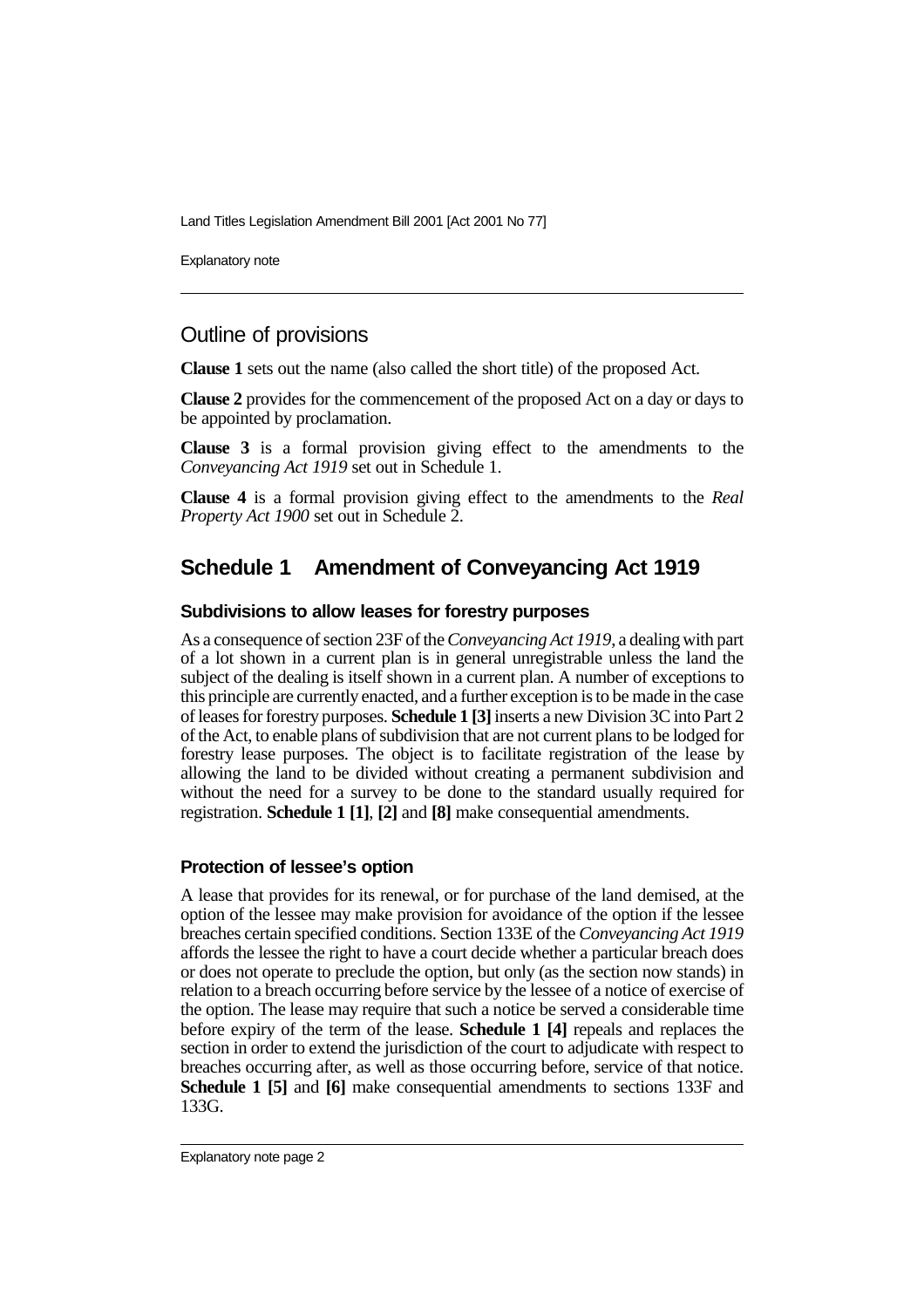Explanatory note

A related transitional provision in **Schedule 1 [9]** gives effect to these amendments in relation to leases already in force, but only if notice of exercise of the option has not been given.

#### **Registration of documents changing persons' names**

At present a document evidencing a change of a person's name may be registered in the General Register of Deeds under section 184D of the *Conveyancing Act 1919*. A document of this nature may also be registered under the *Births, Deaths and Marriages Registration Act 1995*. For administrative convenience, and as a measure against the possibility of fraud, **Schedule 1 [7]** amends the section so as to allow registration under the former Act to be refused, unless sufficient cause is shown for such registration in the circumstances of a particular case.

### **Schedule 2 Amendment of Real Property Act 1900**

#### **Possessory title to parts of laneways**

Section 45D of the *Real Property Act 1900* permits the Registrar-General to recognise ownership by adverse possession of Torrens title land. Such recognition, however, is in general only possible if the adverse possessor has occupied the whole of the land parcel.

In many older urban subdivisions, the subdivider made provision for access to the rear of properties. These access ways, or service lanes, once served a purpose but in modern times many have fallen into disrepair. Some adjoining property owners have occupied a part of the service lane that is adjacent to their properties, and in the case of Old System title, have obtained title to the occupied part by virtue of their occupation of it. **Schedule 2 [1]** and **[2]** amend section 45D to permit similar recognition of a possessory title where the laneway is Torrens title. Concurrence of the local council will be required for recognition of the title. The amendment extends to permit recognition of title to occupied "revenge" or "spite" strips as well. These are narrow (usually one foot wide) strips of land that were included in a subdivision, typically to prevent access to a public road to which the developer had not contributed. **Schedule 2 [3]** and **[4]** make consequential amendments.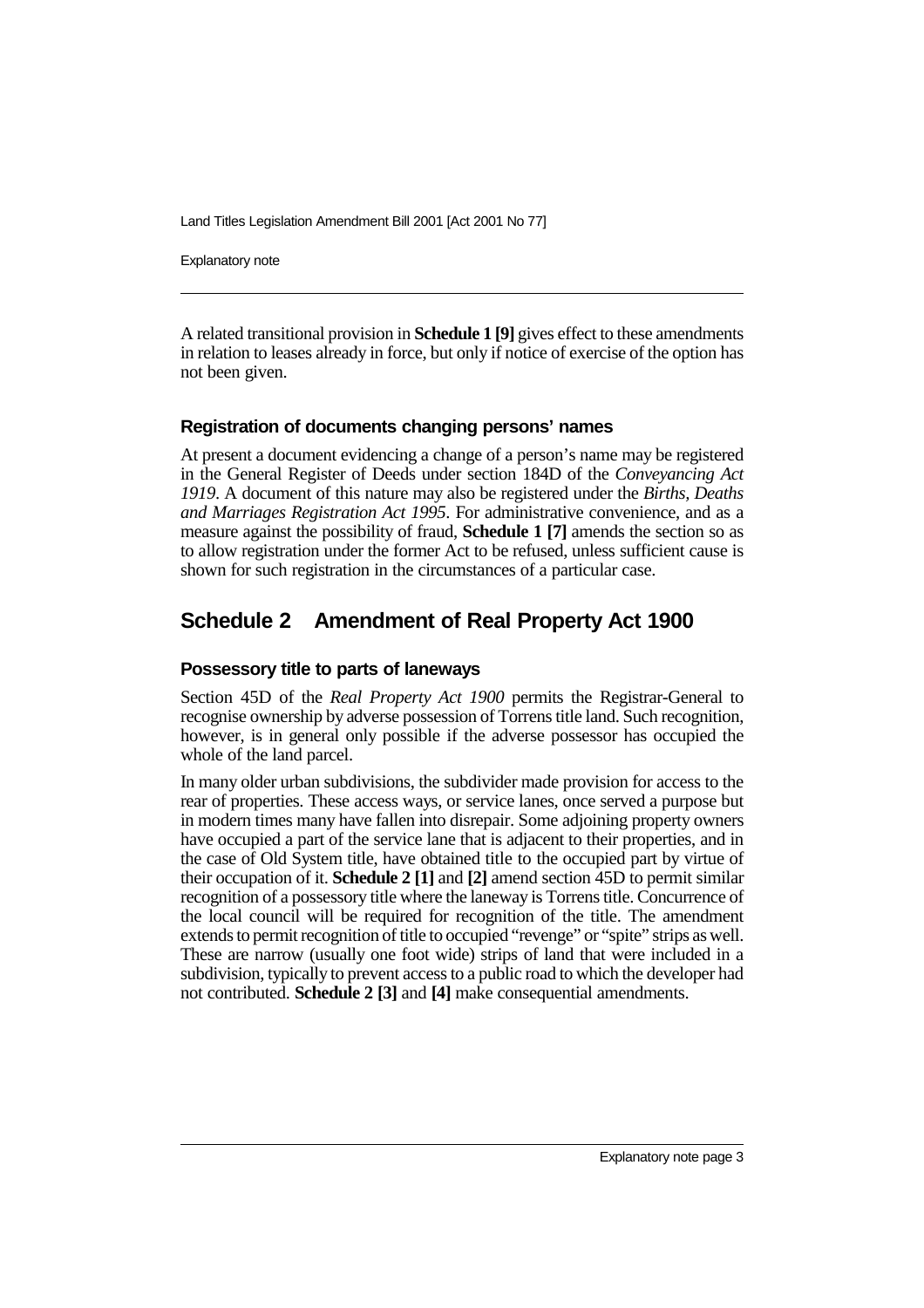Explanatory note

#### **Variation of leases**

Section 55A of the *Real Property Act 1900* permits registration of a variation of the term, rent or any other provision of a registered lease. Because it is possible (by virtue of a holdover clause in the lease) for a lease to continue in force beyond the date indicated in it as being the expiry date, the view has been taken that parties to a lease have a right to have variations registered after that date. There is, however, a need to regularise the extent to which registration of such variations should be permitted, in order to avoid congestion of the Register by records relating to leases that are defunct. Accordingly, **Schedule 2 [5]** amends the section so as to provide that:

- (a) registration of a variation of lease (other than a variation extending the term) may be refused if application for registration of the variation is lodged after the expiry of the term of the lease, and
- (b) registration of a variation of lease that extends the term of the lease may be refused if application for registration of the variation is lodged more than a year after the expiry of the term.

A related transitional provision in **Schedule 2 [15]** provides for the application of the amendments to applications for registration that are made after the amendments take effect.

#### **Minor amendments**

**Schedule 2 [6]** amends sections 123, 124 and 126 of the Act to provide that a person who is not a legal practitioner and who desires to appear in court on behalf of the Registrar-General may do so only with the leave of the court.

**Schedule 2 [7]** amends section 129 of the Act to provide that the Torrens Assurance Fund is not liable to compensate a person suffering loss or damage arising from a plan lodged under Division 3C of Part 2 of the *Conveyancing Act 1919*. The amendment is consequential on the amendment contained in Schedule 1<sup>[3]</sup>.

**Schedule 2 [8]** and **[10]**–**[13]** amend sections 131 and 135 of the Act to promote consistency of language in the two sections and to make it clear that the restrictions imposed by section 135 of the Act on the manner in which claims against the Torrens Assurance Fund are settled apply to claims settled in or out of court.

**Schedule 2 [9]** amends section 131 of the Act to remove an ambiguity as to the time within which proceedings may be brought in accordance with section 132 of the Act.